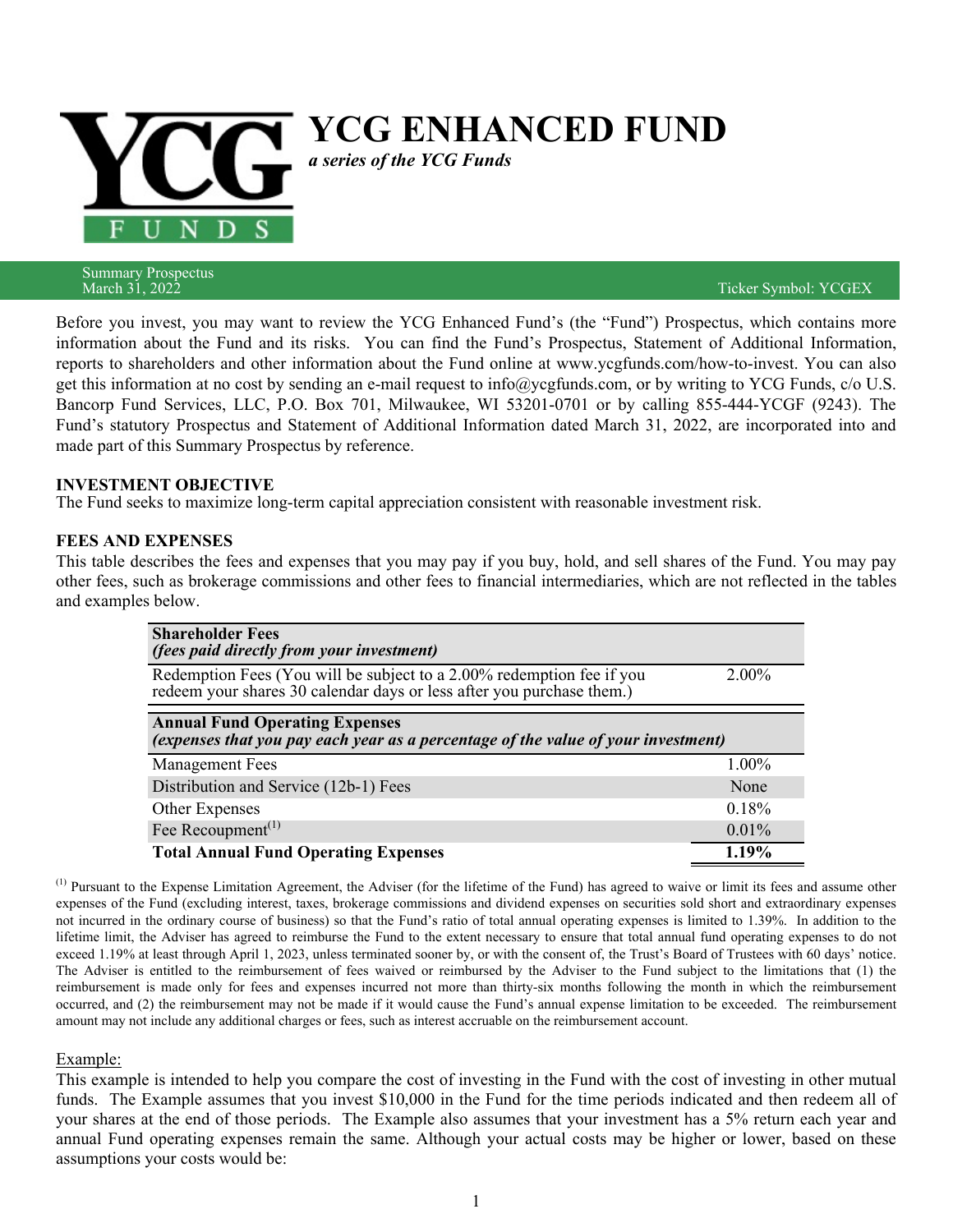| <b>One Year</b> | <b>Three Years</b> | <b>Five Years</b> | <b>Ten Years</b> |
|-----------------|--------------------|-------------------|------------------|
| \$121           | \$376              | \$650             | \$1,433          |

# **PORTFOLIO TURNOVER**

The Fund pays transaction costs, such as commissions, when it buys and sells securities (or "turns over" its portfolio). A higher portfolio turnover rate may indicate higher transaction costs and may result in higher taxes when Fund shares are held in a taxable account. These costs, which are not reflected in annual fund operating expenses or in the example, affect the Fund's performance. During the most recent fiscal year, the Fund's portfolio turnover rate was 18% of the average value of its portfolio.

### **PRINCIPAL INVESTMENT STRATEGIES**

The Fund invests primarily in equity securities without regard to market capitalization that the Adviser believes will produce high, risk-adjusted, forward rates of return (i.e.*,* the long-term annualized return that the Adviser believes a given security can achieve when purchased at the current market price). The Adviser believes the key is to invest in businesses that can compound capital at high rates of return for long periods of time. Businesses with this capability are extremely rare because competition and innovation drive down real pricing to the cost of capital, leaving little excess returns for investors. Therefore, the Adviser pays particular attention to identifying businesses with enduring pricing power, which the Adviser views as the single most important characteristic on which to focus.

The Adviser utilizes a proprietary framework to identify these rare businesses, which tend to possess the following characteristics:

Global Champions

- Deeply entrenched in the economic system
- Globally-networked brand or service
- Geographically-diverse revenue streams
- High market share

Enduring Pricing Power

- Ability to charge a large premium for products or services that are virtually identical to those of their competitors and maintain or grow that premium for decades while maintaining volume growth
- Capability to overcome deflationary pricing that comes as a result of competition and innovation
- Prefer global network economics where the value scales exponentially as the network grows
- More immune to disruption due to slow changing industry and/or difficult to replicate competitive advantages

Long-Term Volume Growth Opportunities

- Long runway of reinvestment at high rates of return
- Benefits from the growth in the global middle and upper classes
- Benefits from urbanization
- Pricing power combined with volume growth means they will be indexed to GDP growth or better

Ownership-Minded Management Team

- High family, founder, or other insider ownership
- History of treating minority owners fairly
- History of wise capital allocation decisions
- Proven track record of ignoring short-term Wall Street pressures
- Focus on aligning employee incentives with owners (principal-agent problem)

Conservatively Capitalized

- Can survive or even thrive in a deep recession
- Possess financial flexibility to fend off new and existing competitors
- Prefer businesses with high returns on tangible assets (thus not requiring leverage)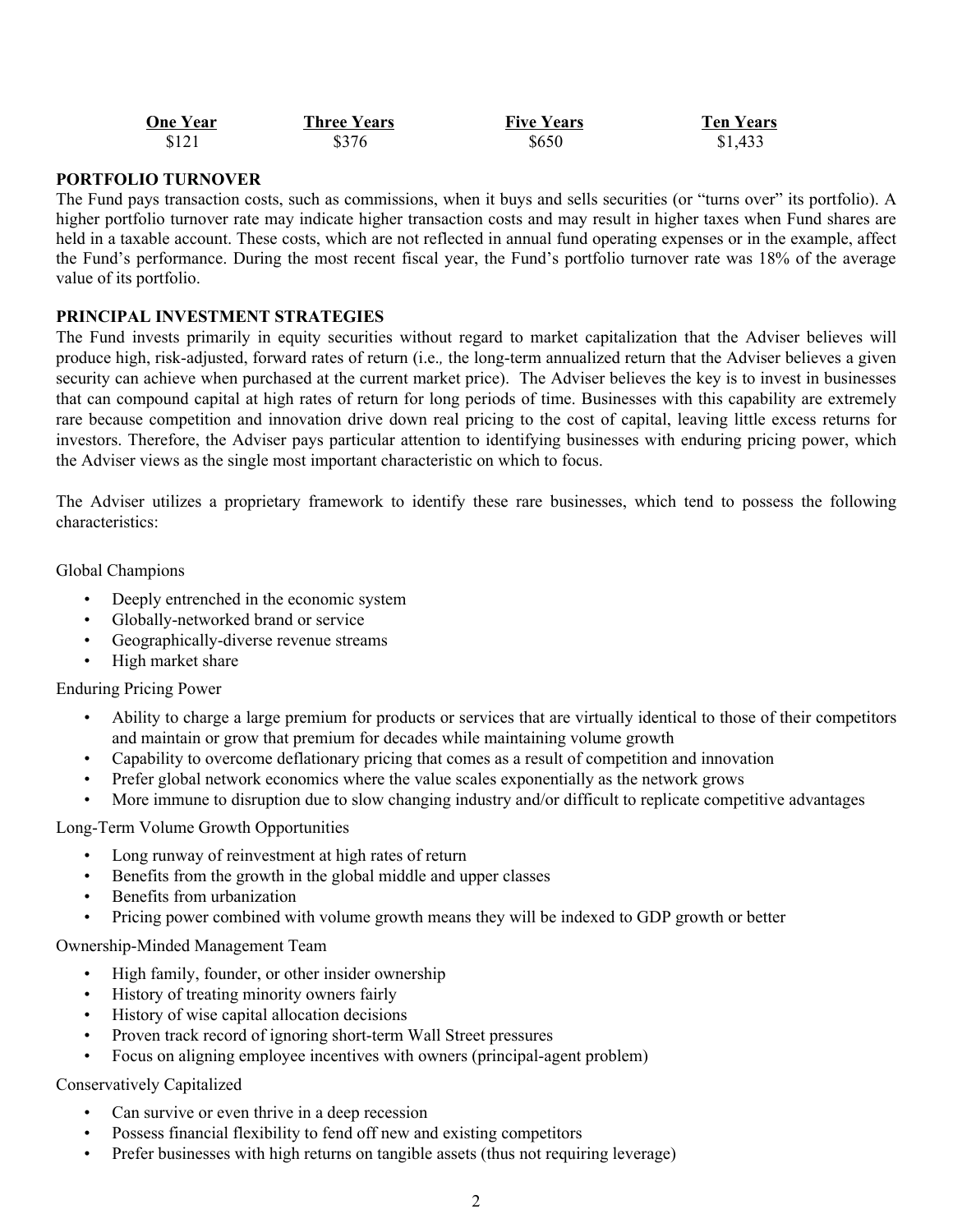The Adviser then strives to construct a portfolio of these sustainably high returning businesses that the Adviser believes is both attractively priced and diversified across multiple dimensions including macroeconomic sensitivity, product category, and geography. The Adviser hopes to benefit from the superior economics of these businesses for many years to come.

#### **Portfolio Construction**

The Adviser believes that holding a relatively small number of stocks allows its "best ideas" to have a meaningful impact on the Fund's performance. Therefore, the Fund is non-diversified and will hold fewer stocks than the typical stock mutual fund. The Adviser may invest more in its top choices than in investments it thinks are less attractive. At times, depending on market and other conditions, and in the sole discretion of the Adviser, the Fund may invest a substantial portion of its assets in a small number of issuers, business sectors or industries. Generally, the Fund will hold between 15 to 50 securities, not including options.

The Adviser may buy companies of any size market capitalization. If all else is equal, it prefers larger companies to smaller companies with regards to market capitalization.

The Adviser seeks to enhance the Fund's returns primarily through the sale of cash secured puts and covered calls. Thus, the Fund may write options on a portion of the Fund's long equity portfolio as a means to generate additional income and to tax-efficiently enter and exit positions. The Fund will not use this strategy as a means of generating implicit leverage. In other words, if all put options were to be exercised, the Fund will generally have enough cash on hand to purchase the assigned shares. While the Adviser seeks to augment returns primarily through the sale of puts and covered calls, this "option enhancement" component may involve additional options strategies.

The Fund may invest up to 50% of its assets in foreign equity securities, including securities of companies located in emerging markets. The Adviser defines foreign equity securities as equity securities of issuers listed on non-U.S. exchanges. This 50% limit does not apply to investments in the form of American Depositary Receipts ("ADRs") or any security of a foreign company that is listed and trades on a U.S. exchange.

The Fund's investments in debt securities may include U.S. Treasury notes and bonds, investment grade corporate debt securities, convertible debt securities, debt securities below investment grade (high yield or junk bonds), and foreign debt securities. The Fund may invest up to 20% of its assets in such debt securities, all of which may be in "junk" bonds, i.e., debt securities that are not investment grade securities. These types of bonds carry greater risk.

The Adviser generally sells securities of companies when the expected rate of return becomes inadequate, or if it believes there are better investment opportunities available, or if the securities no longer meet its investment criteria. The Adviser may write call options on specific stocks to exit a position or decrease its size. The Adviser will only write call options if it is willing to sell the stock at the exercise price.

### **PRINCIPAL RISKS**

There is a risk that you could lose all or a portion of your money on your investment in the Fund. This risk may increase during times of significant market volatility. The principal risks of investing in the Fund are listed below and could adversely affect the net asset value (the "NAV"), total return and value of the Fund and your investment.

*Stock Market Risks:* Stock mutual funds are subject to stock market risks and significant fluctuations in value. Your investment in the Fund represents an indirect investment in the securities owned by the Fund. The value of these securities, like other market investments, may move up or down, sometimes rapidly and unpredictably. The value of the securities in which the Fund invests will affect the value of your investment. Your investment at any point in time may be worth less than your original investment, even after taking into account the reinvestment of Fund dividends and distributions. A rise in protectionist trade policies, slowing global economic growth, risks associated with the United Kingdom's departure from the European Union, the risk of trade disputes, and the possibility of changes to some international trade agreements, tensions or open conflict between and among nations, such as between Russia and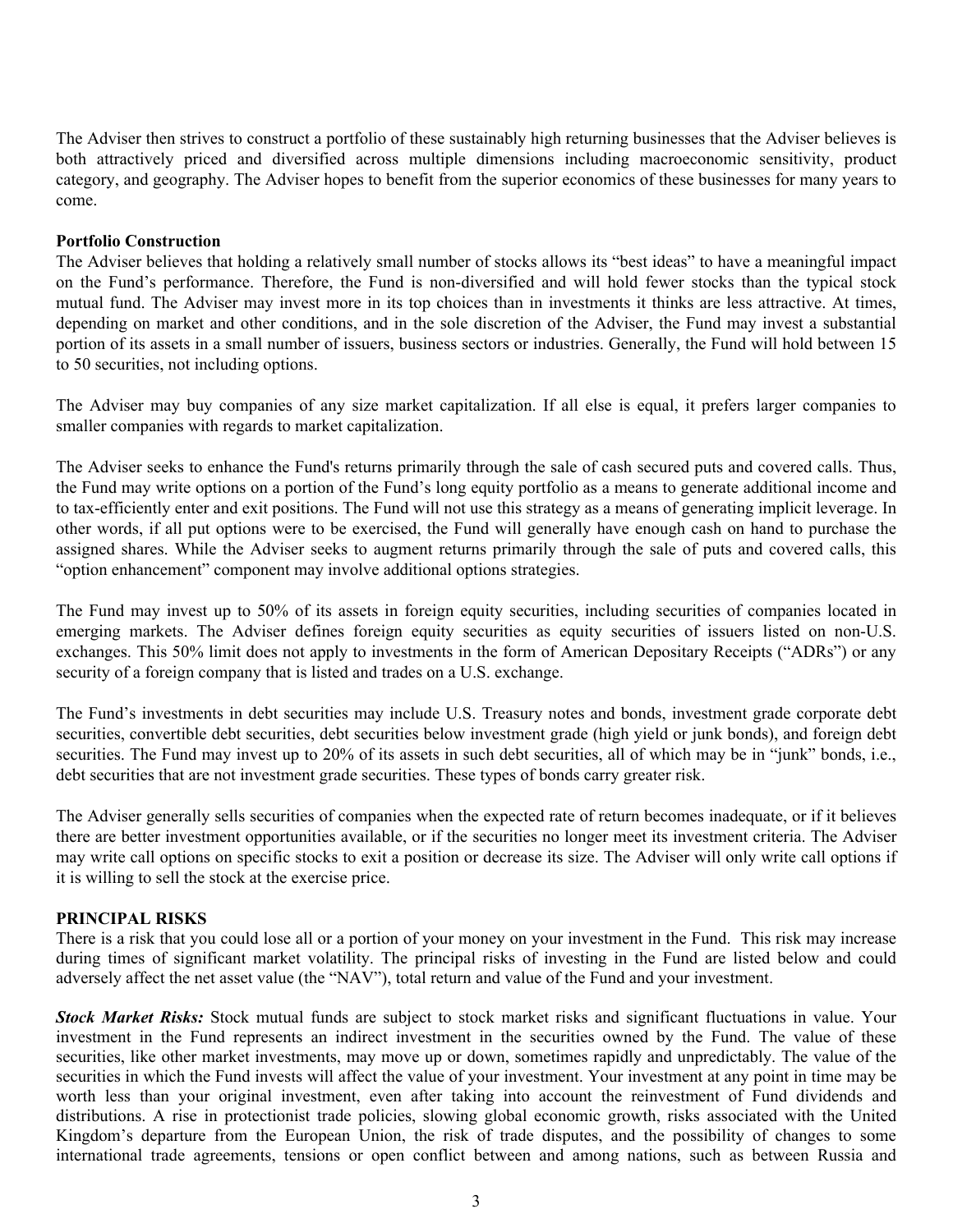Ukraine, could affect the economies of many nations, including the United States, in ways that cannot necessarily be foreseen at the present time, and may negatively impact the markets in which the Fund invests. Additionally, the COVID-19 pandemic has resulted in extreme and in many cases unprecedented volatility and severe losses in financial markets in the United States and around the world. Some sectors of the economy and individual issuers have experienced particularly large losses. Disruptions from the COVID-19 pandemic may continue for an extended period of time or reoccur in the future to a similar or greater extent. The impact of this and other epidemics or pandemics in the future could adversely affect Fund performance.

*Equity Risk:* The value of equity securities, including common stock, preferred stock and convertible stock, will fluctuate in response to factors affecting the particular company, as well as broader market and economic conditions. Moreover, in the event of the company's bankruptcy, claims of certain creditors, including bondholders, will have priority over claims of common stock holders such as the Fund and are likely to have varying types of priority over holders of preferred and convertible stock. In addition, the Fund's portfolio is subject to the risks associated with growth stocks. Growth stock prices may be more sensitive to changes in current or expected earnings than the prices of other stocks, and growth stocks may not perform as well as value stocks or the stock market in general.

*Stock Selection Risks:* The portfolio securities selected by the Adviser may decline in value or not increase in value when the stock market in general is rising and may fail to meet the Fund's investment objective.

*Non-Diversification Risk:* The Fund is non-diversified. As such, it will likely invest a greater percentage of its assets in fewer securities than diversified investment companies and its performance may be more volatile. If the securities in which the Fund invests perform poorly, the Fund could incur greater losses than it would have had it invested in a greater number of securities.

*Sector Emphasis Risk:* The securities of companies in the same business sector, if comprising a significant portion of the Fund's portfolio, may in some circumstances react negatively to market conditions, interest rates and economic, regulatory or financial developments and adversely affect the value of the portfolio to a greater extent than if such securities comprised a lesser portion of the Fund's portfolio or the Fund's portfolio was diversified across a greater number of industry sectors. Some industry sectors have particular risks that may not affect other sectors.

*Foreign and Emerging Markets Securities Risk:* The securities of foreign issuers may be less liquid and more volatile than securities of comparable U.S. issuers. The costs associated with securities transactions are often higher in foreign countries than the U.S. The U.S. dollar value of foreign securities traded in foreign currencies (and any dividends and interest earned) held by the Fund may be affected favorably or unfavorably by changes in foreign currency exchange rates. An increase in the U.S. dollar relative to these other currencies will adversely affect the Fund. Additionally, investments in foreign securities, even those publicly traded in the United States, may involve risks which are in addition to those inherent in domestic investments. Foreign companies may not be subject to the same regulatory requirements of U.S. companies, and as a consequence, there may be less publicly available information about such companies. Foreign companies may be subject to significantly higher levels of taxation than U.S. companies, including potentially confiscatory levels of taxation, thereby reducing the earnings potential of such foreign companies. Substantial withholding taxes may apply to distributions from foreign companies. Also, foreign companies may not be subject to uniform accounting, auditing, and financial reporting standards and requirements comparable to those applicable to U.S. companies. Foreign governments and foreign economies often are less stable than the U.S. Government and the U.S. economy.

The risks associated with international investing will be greater in emerging markets than in more developed foreign markets because, among other things, emerging markets may have less stable political and economic environments. Investments in securities of issuers in emerging markets may also be exposed to risks related to a lack of liquidity, greater potential for market manipulation, issuers' limited reliable access to capital, and foreign investment structures. Additionally, the Fund may have limited rights and remedies available to it to pursue claims against issuers in emerging markets.

*ADRs Risk:* ADRs are generally subject to the same risks as the foreign securities because their values depend on the performance of the underlying foreign securities. ADRs may be purchased through "sponsored" or "unsponsored"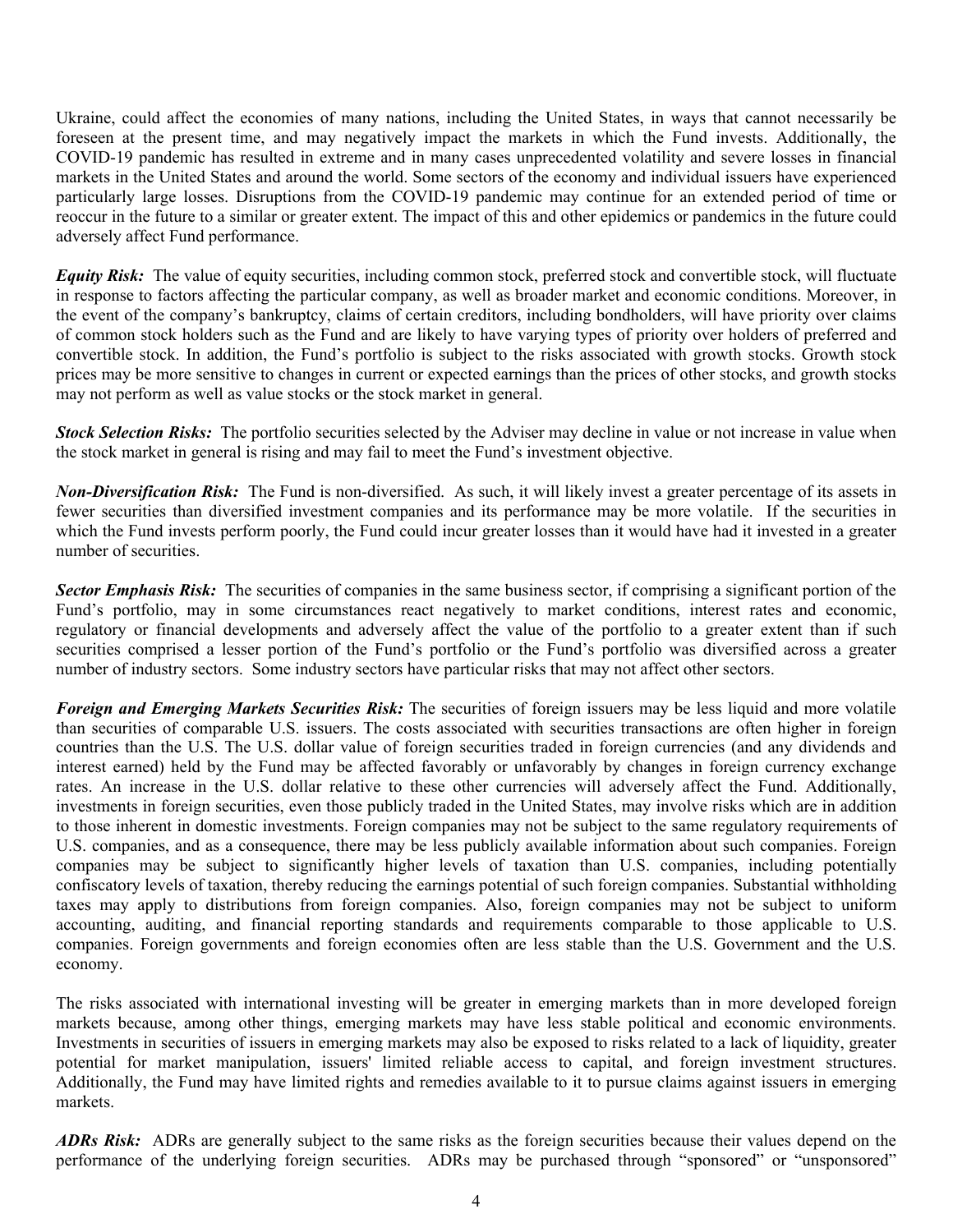facilities. A sponsored facility is established jointly by the issuer of the underlying security and a depositary, whereas a depositary may establish an unsponsored facility without participation by the issuer of the depositary security. Holders of unsponsored ADRs generally bear all the costs of such depositary receipts, and the issuers of unsponsored ADRs frequently are under no obligation to distribute shareholder communications received from the company that issues the underlying foreign securities or to pass through voting rights to the holders of the ADRs. As a result, there may not be a correlation between such information and the market values of unsponsored ADRs.

*Interest Rate Risk:* In general, the value of bonds and other debt securities falls when interest rates rise and vice-versa. Longer term obligations are usually more sensitive to interest rate changes than shorter term obligations. While bonds and other debt securities normally fluctuate less in price than common stocks, there have been extended periods of increases in interest rates that have caused significant declines in bond prices. Interest rate risk is the risk that debt securities in the Fund's portfolio will decline in value because of increases in market interest rates. This risk may be particularly acute because market interest rates are currently at historically low levels.

*Credit Risk:* The issuers of the bonds and other debt securities held by the Fund may not be able to make interest or principal payments. Even if these issuers are able to make interest or principal payments, they may suffer adverse changes in financial condition that would lower the credit quality of the security, leading to greater volatility in the price of the security.

*Junk Bond Risk:* Junk bonds are debt securities that have credit ratings below investment grade. Almost all debt securities have interest rate and credit risk. Junk bonds generally carry a higher level of both interest rate and credit risk than debt securities that are investment grade.

*Management Risk:* The success of the Fund's strategy is dependent on the Adviser's ability and its stock selection process to correctly identify the Fund's investments. If the Adviser is unsuccessful, the Fund could experience losses regardless of the overall performance of the U.S. equity market.

*Derivatives Risk:* The Fund may invest in derivatives, such as option contracts, as a principal investment strategy. The primary risk of derivatives is the same as the risk of the underlying asset, namely that the value of the underlying asset may increase or decrease. Adverse movements in the value of the underlying asset can expose the Fund to losses. In addition, risks in the use of derivatives include:

- an imperfect correlation between the price of derivatives and the movement of the securities prices or interest rates;
- the possible absence of a liquid secondary market for any particular derivative at any time;
- the potential loss if the counterparty to the transaction does not perform as promised;
- the possible need to defer closing out certain positions to avoid adverse tax consequences, as well as the possibility that derivative transactions may result in acceleration of gain, deferral of losses or a change in the character of gain realized;
- the risk that the financial intermediary "manufacturing" the over the counter derivative, being the most active market maker and offering the best price for repurchase, will not continue to create a credible market in the derivative;
- because certain derivatives are "manufactured" by financial institutions, the risk that the Fund may develop a substantial exposure to financial institution counterparties; and
- the risk that a full and complete appreciation of the complexity of derivatives and how future value is affected by various factors including changing interest rates and credit quality is not attained.

There is no guarantee that derivatives will provide successful results and any success in their use depends on a variety of factors including the ability of the Adviser to predict correctly the direction of interest rates, securities prices, and other factors.

*Risks from Writing Call Options:* When the Fund writes call options on its portfolio securities, it limits its opportunity to profit from an investment and, consequently, the Fund could significantly underperform the market. Writing call options could also result in additional turnover and higher tax liability.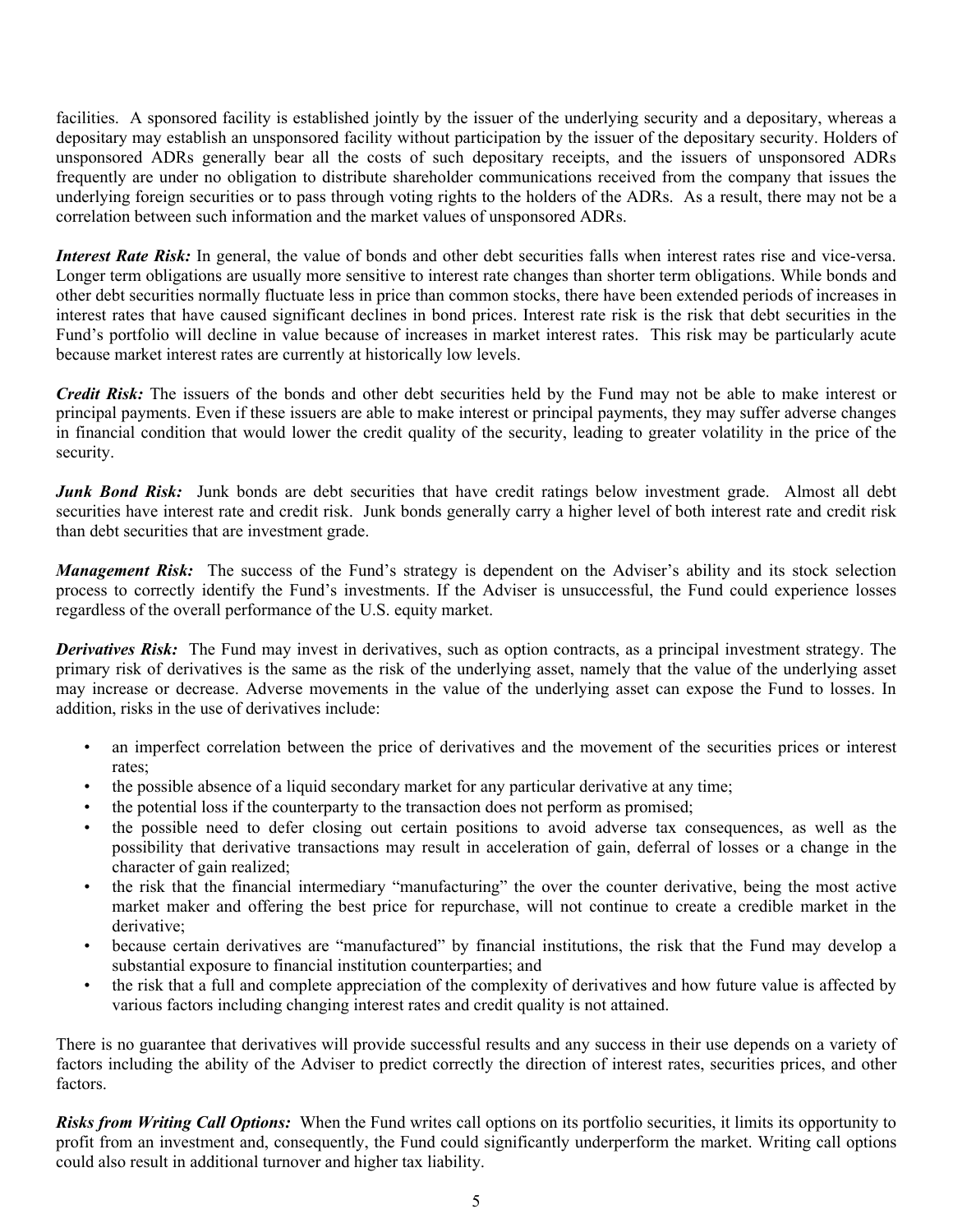*Risks from Writing Put Options:* If the underlying security or instrument depreciates to a price lower than the exercise price of the put option, it can be expected that the put option will be exercised and a Fund will be obligated to purchase the underlying security or instrument at more than its market value.

*Risks of Investment in Small-Cap Companies:* The Fund may invest in smaller capitalization companies. Accordingly, the Fund may be subject to the additional risks associated with investment in companies with small and micro capital structures. These companies may (i) have relatively small revenues, (ii) have limited product lines or services, (iii) lack depth of management, (iv) lack the ability to obtain funds necessary for growth, and  $\overline{v}$  feature products or services for which a market does not yet exist and/or may never be established.

The increased risk involved with investing in micro cap companies may cause the market prices of their securities to be more volatile than those of larger, more established companies. Further, these securities tend to trade at a lower volume than do those of larger, more established companies, which generally results in less liquidity. If the Fund is heavily invested in these securities, the NAV of the Fund will be more susceptible to sudden and significant losses if the value of these securities decline.

*Risks of Investment in Medium-Cap Companies:* The Fund may invest in medium capitalization companies. Securities of medium capitalization companies tend to be riskier than securities of companies with large capitalizations. This is because mid cap companies typically have smaller product lines and less access to liquidity than large cap companies, and are therefore more sensitive to economic downturns. In addition, growth prospects of mid cap companies tend to be less certain than large cap companies, and the dividends paid by mid cap stocks are frequently negligible. Moreover, mid cap stocks have, on occasion, fluctuated in the opposite direction of large cap stocks or the general stock market. Consequently, securities of mid cap companies tend to be more volatile than those of large cap companies.

*Liquidity Risk:* Liquidity risk is the risk that, due to certain investments trading in lower volumes or to market and economic conditions, the Fund may be unable to find a buyer for its investments when it seeks to sell them or to receive the price it expects based on the Fund's valuation of the investments. Events that may lead to increased redemptions, such as market disruptions, may also negatively impact the liquidity of the Fund's investments when it needs to dispose of them. If the Fund is forced to sell its investments at an unfavorable time and/or under adverse conditions in order to meet redemption requests, such sales could negatively affect the Fund. Liquidity issues may also make it difficult to value the Fund's investments.

*Value Investing Risk:* Value investing risk is the risk associated with the Fund's investment in companies it considers undervalued relative to their peers or the general stock market where these securities may decline or may not reach what the Adviser believes are their full value.

*Tax Law Change Risk:* Tax law is subject to change, possibly with retroactive effect, or to different interpretations. In particular, Congress is considering substantial changes to U.S. federal income tax laws, and some with retroactive effect, that could result in substantial adverse U.S. federal income tax consequences to the Fund and its shareholders. Any future changes are highly uncertain, and the impact on the Fund or its shareholders cannot be predicted. Prospective shareholders should consult their own tax advisors regarding the impact to them of possible changes in tax laws.

You could lose money on your investment in the Fund, or the Fund may not perform as well as other possible investments. The Fund does not constitute a balanced or complete investment program and the NAV of its shares will fluctuate based on the value of the securities held by the Fund.

### **Who should buy this Fund**

The Fund is most appropriate for long-term investors who understand the risks of investing and are seeking long-term capital appreciation, and who are willing to accept short term volatility and risk.

### **PAST PERFORMANCE**

The accompanying bar chart and table provide some indication of the risks of investing in the Fund and the variability of the Fund by showing changes in the Fund's performance from year to year and by showing how the Fund's average annual total returns for one year, five years and since the Fund's inception compare with those of broad measures of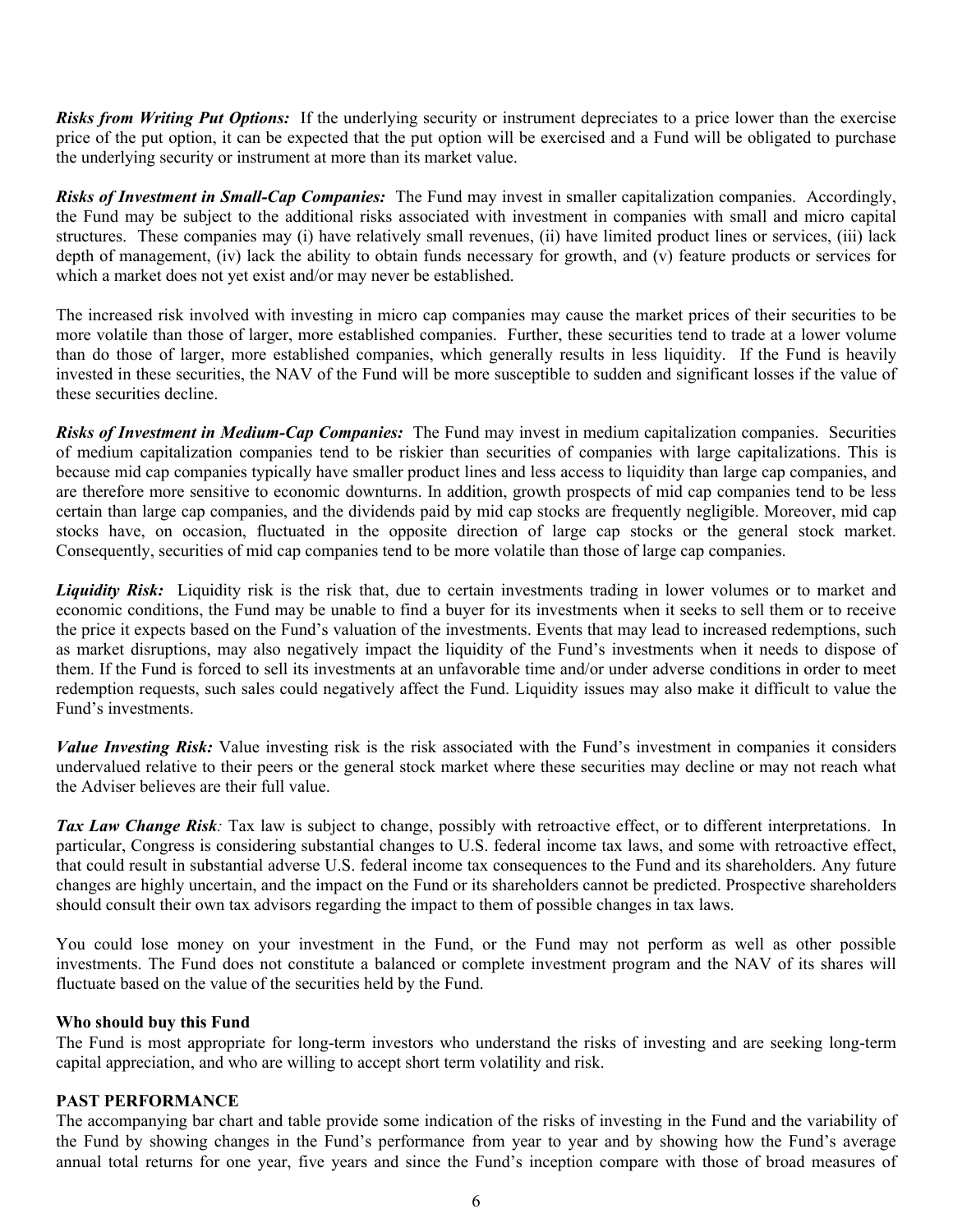market performance. Following the bar chart is the Fund's highest and lowest quarterly returns during the period shown in the bar chart. Past performance (before and after taxes) is not necessarily an indication of how the Fund will perform in the future. It may perform better or worse in the future. Updated performance information is available on the Fund's website at http://www.ycgfunds.com or by calling 855-444-YCGF (9243).



#### **Annual Total Returns as of December 31**

| <b>Best Quarter</b> | Worst Quarter   |
|---------------------|-----------------|
| Q2 2020 18.43%      | Q1 2020 -20.78% |

| <b>Average Annual Total Returns for the periods ended December 31, 2021</b> |                 |                   |                                           |  |
|-----------------------------------------------------------------------------|-----------------|-------------------|-------------------------------------------|--|
|                                                                             | <b>One Year</b> | <b>Five Years</b> | <b>Since</b><br>Inception<br>(12/28/2012) |  |
| YCG Enhanced Fund (YCGEX)                                                   |                 |                   |                                           |  |
| <b>Return Before Taxes</b>                                                  | 27.14%          | $20.13\%$         | 16.18%                                    |  |
| Return After Taxes on Distributions                                         | 24.28%          | 19.13%            | 15.27%                                    |  |
| Return After Taxes on Distributions and Sale of Fund Shares                 | $17.71\%$       | $16.22\%$         | 13.33%                                    |  |
| S&P 500 Index (reflects no deduction for fees, expenses, or taxes)          | 28.71%          | 18.47%            | 16.81%                                    |  |
| S&P Global BMI Total Return Index (reflects no deduction for                |                 |                   |                                           |  |
| fees, expenses, or taxes)                                                   | 18.18%          | 14.53%            | $11.91\%$                                 |  |

After tax returns are calculated using the historical highest individual stated federal marginal income tax rates and do not reflect the impact of state and local taxes. Actual after-tax returns depend on your individual situation and may differ from those shown. Furthermore, the after-tax returns shown are not relevant to those who hold their shares through taxdeferred arrangements such as 401(k) plans or individual retirement accounts ("IRAs").

# **MANAGEMENT**

#### **Investment Adviser**

YCG, LLC is the Fund's investment adviser.

#### **Portfolio Manager**

Mr. Brian Yacktman, Chief Investment Officer and Portfolio Manager, and Mr. Elliott Savage, Portfolio Manager, have served as the Fund's portfolio managers since its inception.

#### **PURCHASE AND SALE OF FUND SHARES**

You may purchase or redeem shares of the Fund on any business day, which is any day the New York Stock Exchange ("NYSE") is open for business. You may purchase or redeem shares of the Fund either through certain brokerage firms, financial institutions, and other industry professionals (collectively, "Service Organizations") or directly from the Fund by